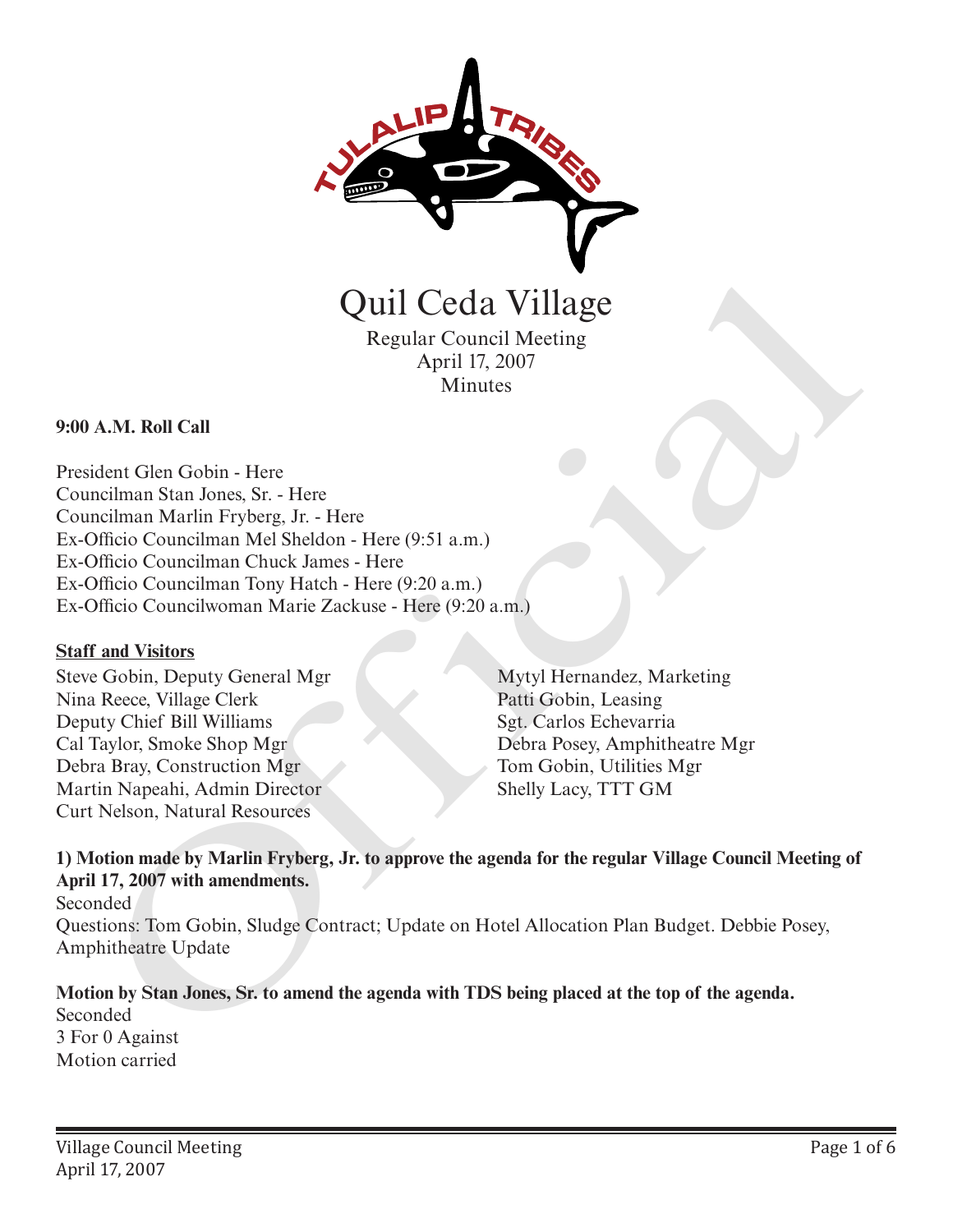**2) Motion made by Marlin Fryberg, Jr. to approve the minutes for the regular Village Council meeting of February 28, 2007 as presented.** Seconded **Ouestions** 3 For 0 Against. Motion carried

## **Tulalip Tribes Police**

3) March Report Discussion: Bill Williams, Carlos Echevarria, Debbie Posey, Glen Gobin

Stolen cars continue to be a problem in the area. The Village has 2-3 a week. Marysville has approximately 1 stolen car per day. Increased patrols continue to lower problems within the Village. MS Walk brought 800 people here on Saturday. Police stepped in and help with traffic control but future walks will need to provide this service. The walk was very successful. Three or four more walks are scheduled for this season. A night walk with candles is also scheduled. Staff will work to change the route to take it away from the busy south end.

Tribal Police and Security staff did a great job handling the situation.

Have there been any issues when the Carnival happens or when the car sales take place? The biggest issue is the garbage that accumulates. So far no issues have arisen.

#### **Quil Ceda Village Administration**

Handout regarding the Quil Ceda Village Sales  $\& B \& O$  Tax report prepared by the Washington State Department of Revenue.

Discussion: Nina Reece, Glen Gobin, Chuck James, Patti Gobin, Steve Gobin, Debbie Bray, Council would like to see the information from Snohomish County regarding the services they provide back to Quil Ceda Village and the Reservation. Council would like to know about the Fuel Sales that occur within and around the Village. An interview will be provided to the Council regarding a bill that is being considered regarding stopping economic development such as malls, etc. on Reservations.

We need a report prepared regarding what we receive from the State and County. Marine Drive was a combination of County, State, Federal and Tribal dollars. How much did the County actually contribute? Council has information regarding Tribal projects that they will share. How do road projects get prioritized? There is a Regional Transportation Council that does I-5 and the County does sub-arterials. Once a project is on the list, there are local \$\$ that must be committed to complete the project. The neighboring local jurisdiction is trying to push the federal tax dollars north of the Reservation to the Smokey Point area to assist with their significant development project. The Tribe has a Policy Analyst who represents the Tribe at the Regional Transportation Council. It is very important to realize that Quil Ceda Village is not the major contributor to the traffic congestion in the area. Development is happening all around north Snohomish County. The real impact is from the people who live in the north County area and are commuting. **ing Times Foliee**<br>
arch Report<br>
archive and the Secure of the Renderiction Counted It is a Post-Wille the Nightonial Figure 10 to the mean and Night Counter products of the Minimum to lower products of the approximate and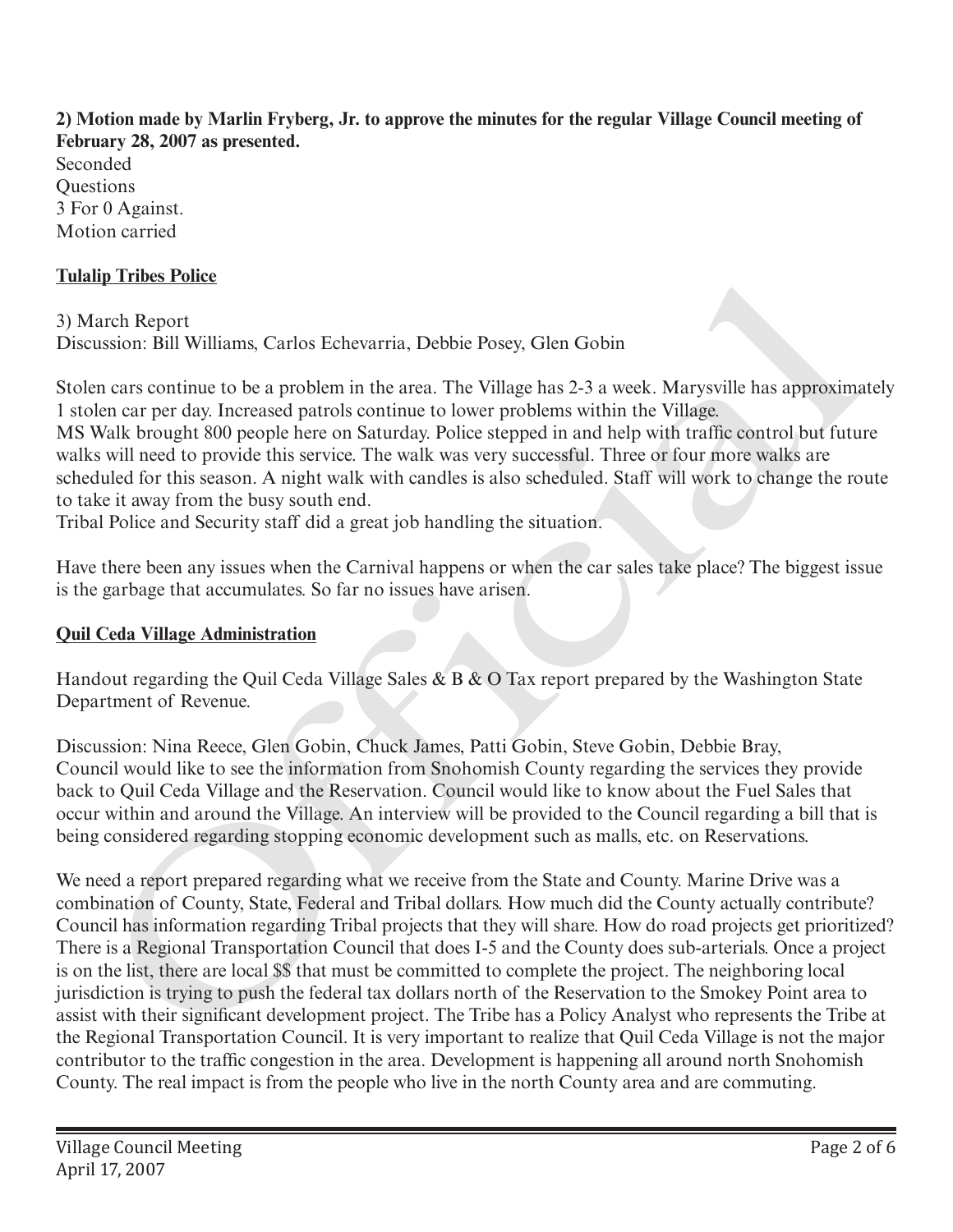It is time that Quil Ceda Village gets on all the major boards in the area that affect the people of Tulalip. It will help provide education to the public and give Tulalip a voice. Open communication and on-going dialogues will help improve the overall relationship between governments.

## **Finance**

Handout of Quil Ceda Village Departments March Financial Information

## **Economic Development**

4) Easement Request – Executive Session Discussion: Debra Bray, Glen Gobin

An informal request has been made by a business partnership to use the electrical substation as an easement to access some property they have bought next to it which is fee simple and zoned residential. Council does not grant easements across its property to anyone outside of Tulalip Tribal Members.

**Motion made by Marlin Fryberg, Jr. to recommend that Quil Ceda Village does not want to allow an easement to Larry Barney and George Third and Sons.**

Seconded **Ouestions** 3 For 0 Against Motion carried

5) Leasing Update – Executive Session Discussion:

## **Smoke Shop & Liquor Store**

6) Discussion: Cal Taylor, Glen Gobin, Chuck James, Debbie Posey, Mytyl Hernandez

Manager is requesting the use of a credit card for purposes of conducting business such as: staff meetings, vendor lunches, State compact negotiations. Travel, etc. Smoke Shops have experienced a 31% growth. 181,000 gallons of liquor taxes were kept by the State of Washington from just Tulalip Stores. Market study has been conducted and it is very favorable to move forward with a new store. This study will be brought to the Council once it has been more thoroughly reviewed. The manager meets with Lottery officials and many others that he needs access to a credit card. **Economic Development**<br>
4) Fasement Request – Executive Session<br>
Discussion: Debra Bray, Glen Gobin<br>
2An informal request has been mude by a business partnership to use the electrical substation as an<br>
easement to access s

The Manager should be recognized for the growth in the business since he has taken over. The growth is phenomenal. Council President would like to commend the Manager for his management.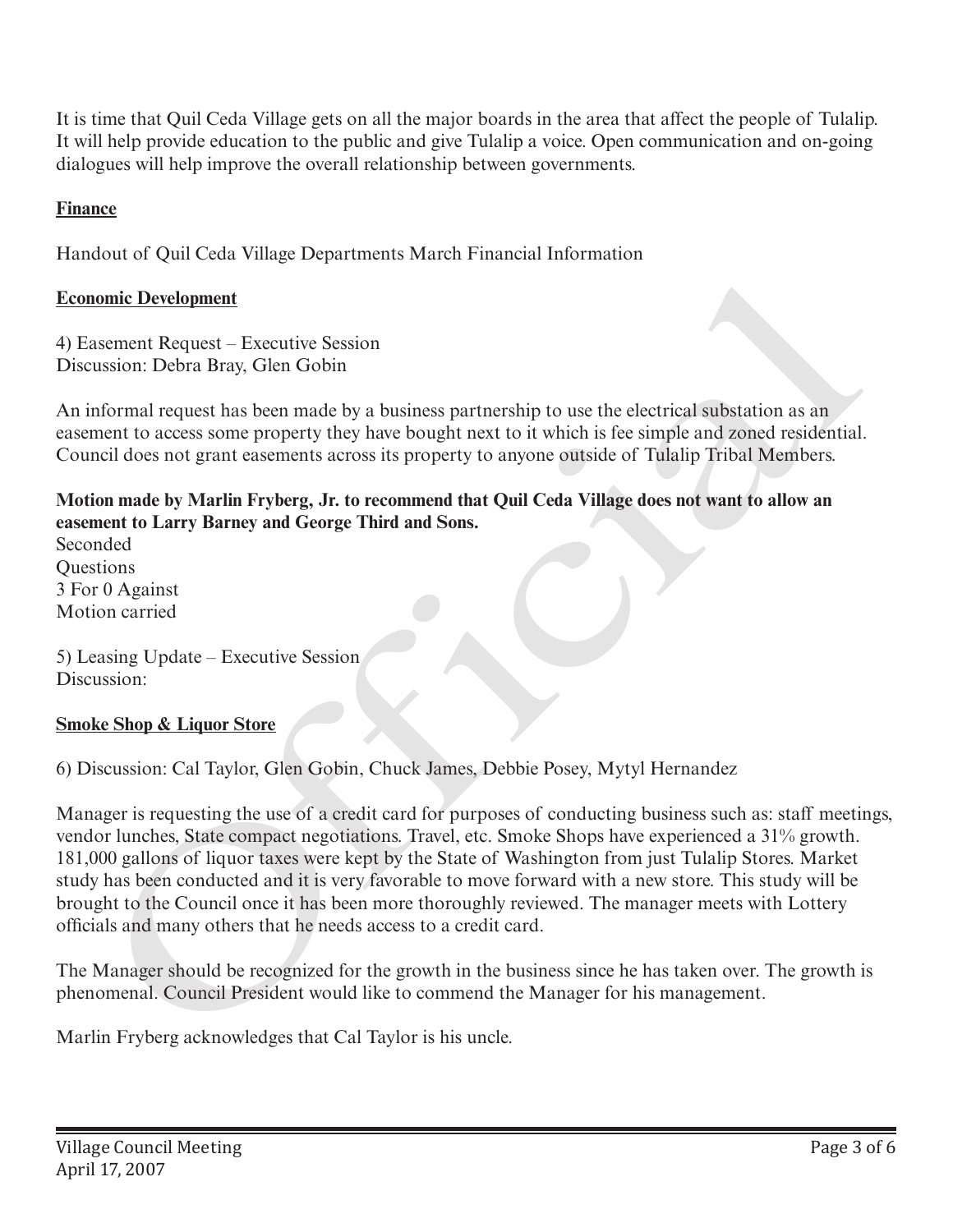**Motion made by Marlin Fryberg, Jr. approving Resolution No. 2997-018 authorizing a credit card for the Tulalip Smoke Shop and Liquor Store Manager with a credit limit of \$2,500 to be used in accordance with tribal credit card policies.**

Seconded Questions: 3 For 0 Against Motion carried

If there is a way to put Liquor in a convenience store/gas station how many more staff would be needed and what would the square footage be for the building. More staff would be needed along with a drivethru. The drive-thru is a huge revenue generator and it is just for tobacco products. The two stores continue to grow. The new store has not taken away sales from the old store.

The State Legislature passed legislation allowing businesses to negotiate directly with manufacturers or wineries to purchase wine. Amphitheatre wants to do some wine tasting events which will be a positive direction.

# **Utilities**

7) Discussion: Tom Gobin, Glen Gobin, Leo Joinette, Stan Jones, Sr., Chuck James, Mel Sheldon, Tom McKinsey, Kurt Nelson, Steve Gobin

Manager apologizes for delay in getting this contract to the Council. Is this money in the syndicated loan? MBR upgrades were \$1.24 million. Why didn't staff go out and get three bids? This company is familiar to staff. They could go out to bid to get the project going. Going out to bid will delay construction. Where do the bio-solids go? It can be used for fertilization, landscaping, farmers, the general public or it could be commercialized and sold in stores. Once this is in service, it can be used to assist Tulalip Utilities with their sludge disposal which will save them money. This product can handle growth and be upgraded at anytime. Installation costs are not known yet but staff believes it is about \$200,000. The unit does need a building but it will need a roof. Staff will match the surrounding buildings. These costs should be within the original set aside. ere is a way to put Liquor in a convenience storc/gas station how many more staff would be needed<br>what would the square footage be for the building. More staff would be needed along with a drive-<br>The drive-thru is a huge r

Construction will include site prep, utilities, draining, natural gas, water (within 50 feet) and the pole type building. Staff is working on drawings for bidding the site construction. The contract with Fenton is to secure the price. Council would like staff to follow the procurement policy.

## **Motion made by Marlin Fryberg, Jr. to approve Resolution No 2007-019 to contract with Fenton Environmental Technologies, Inc. to purchase a Sludge Drying System in the amount of \$1,023,893.00.** Seconded

Questions: Will there be a return on the investment or a cost savings? Staff believes that there will be. Will sludge continue to be shipped out or will this handle all the material? Currently it would handle the MBR plant with room for expansion to accommodate increased material. A new hotel tower could be added and the system could be upgraded to accommodate the additional material. Council hopes this will help with Tulalip Utilities. Instead of hauling the sludge it will be dried. Staff wants to bag it and sell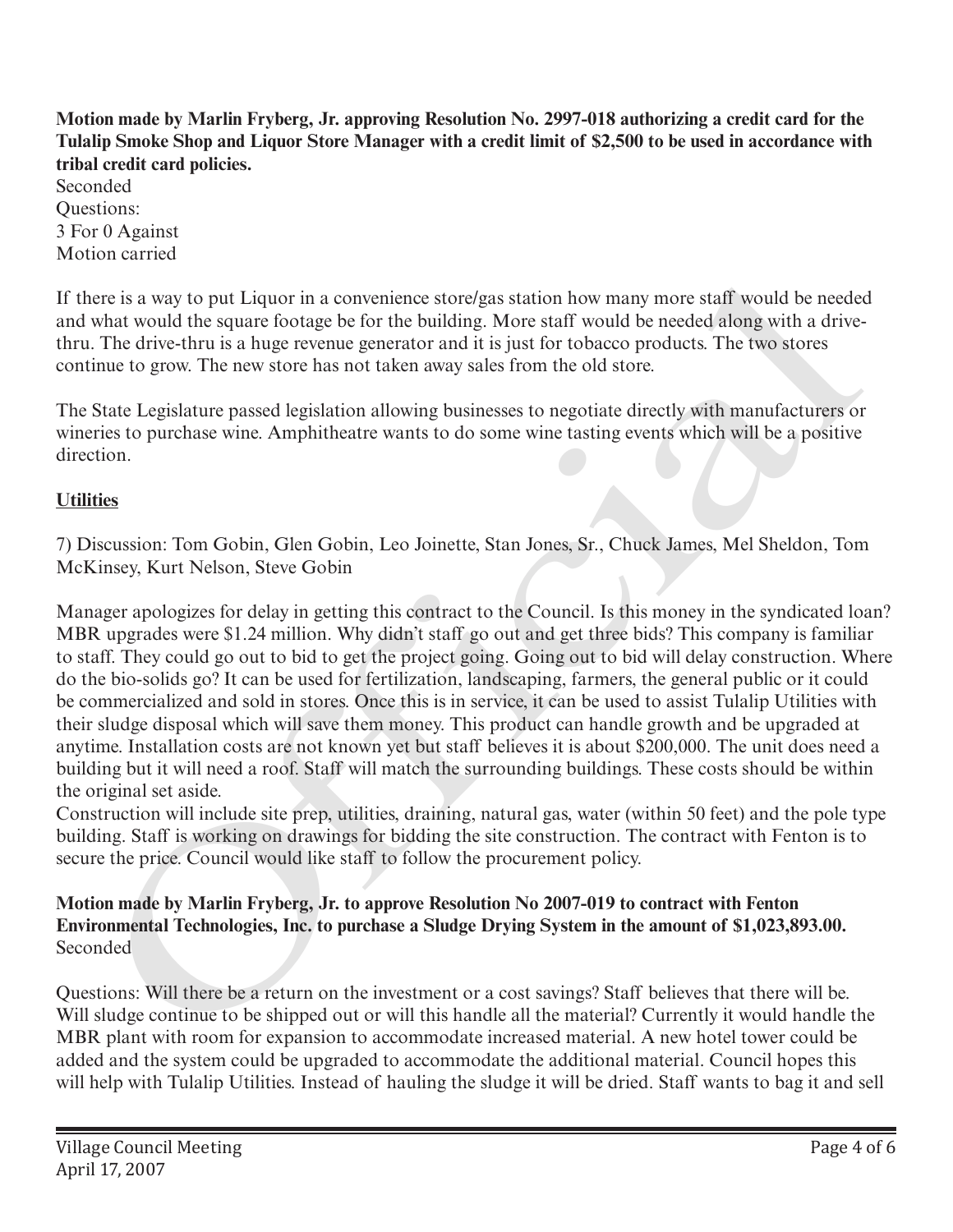it commercially. If it were mixed with the fill material, it could become great topsoil. Permits have been requested to increase the current affluent discharge to 300,000. Currently it is 250,000 for discharge.

How long before the wetland pilot project goes in for review? It is in design right now. The EPA review is not back yet. Council would like a separate meeting to go over wetlands and what type of plans have been created. Small wetlands need to be considered reviewed. Quil Ceda Village was created for economic development. Small wetlands will be lost but new ones will be created. Mitigation banks will be established. With the stream alignment plan there are locations that have been identified where wetlands can be created that will work with the stream lines that have been identified. If Quil Ceda Village hires someone to work on wetlands, Natural Resources would encourage the Village to work with the existing plan.

The passing of this Resolution is to commit purchase the sludge drier without funding. The funding needs a Resolution to go to the Tribal Board of Directors for funding. Parametrix has been requested to put a plan together as a master plan for future development. Delineating the wetlands is causing the development within the Village to come to a halt until this issue is resolved. The Village was set aside for development. But now every project is being stopped and mitigated. It is destroying the master plan. Usually 2000 acres would be developed and permitted all at once but that's not what's happening. Studies have been done suggesting were wetlands might be and were they are and know a final mapping needs to be done. Staff would encourage filing a permit for the entire property so this permit process issue can be put behind us. HDR probably captured most of the wetlands but not all of them. The process needs to be fixed. It is broken right now. A process would help streamline the permits. Instead of creating wetlands sisten. Wint ins areasan angmenta para there are locations that nave need namelihat. When the set and the set and the set and the set and the set and the set and the set and the set and the set and the set and the set and

3 For 0 Against Motion carried

8) Discussion: Tom Gobin, Stan Jones, Sr., Glen Gobin, Chuck James, Mike Alva, Steve Gobin, Marie Zackuse

Handout provided to Council regarding the Hotel project regarding water service 27th Avenue and 34th Avenue simultaneously (Loop system) USC pilot project is setting up pilot projects to use re-use water down 99th for irrigation. Anyway to start the project sooner so it isn't going into the winter? It needs to be put in during the winter so it can be tested before going into use next summer.

The water tank in the 240 zone will increase the storage needs. Was a location settled on? It will be next to the current storage tank. It meets the storage needs of Tribal government. The 560 was not funded so the 240 was recommended to help meet the government's needs to tie into Marine Drives 18" water main. The 560 would be an additional \$1.82 million. Currently, extra money is not available to upgrade to the 560. Council wants to consider looking for funding to get the 560 instead of settling for a 240. Government didn't care which direction to go, 560 vs. 240. Due to funding shortfalls, the Tribal Council went with the 240 Zone. Money wasn't set aside in the allocation plan to handle the 560. The Village needs to review the master plan before anymore development is considered. Everything west of 27th Avenue has changed. To put in a 24" gravity fed sewer main could be put in and then the land it is to serve is classified as wetlands could mean the sewer line wasn't needed.